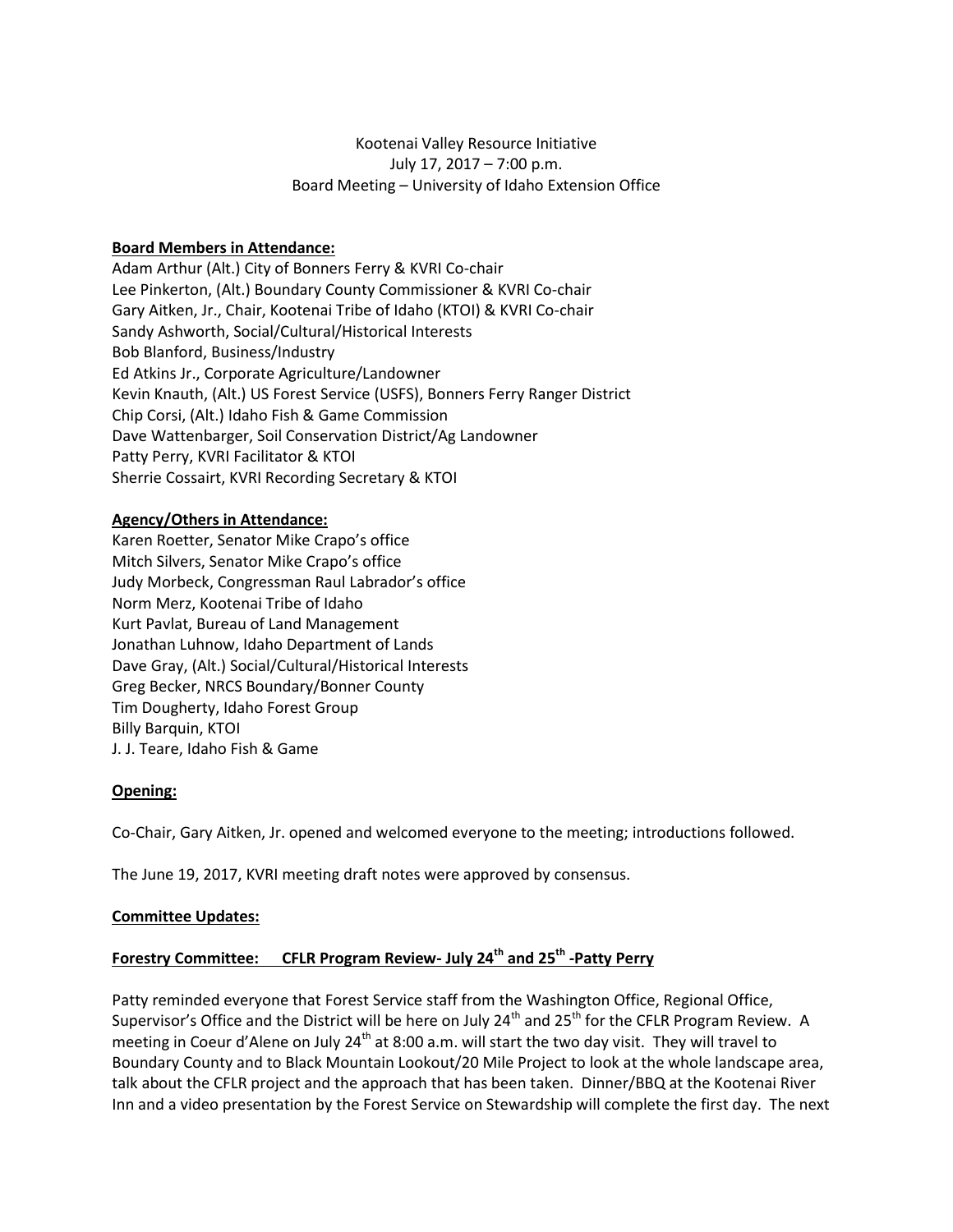morning, July 25<sup>th</sup>, will begin with a meeting at 8:00 a.m. at the Kootenai Tribal office with a showing of the KVRI presentation as well as talking about the Forestry Subcommittee and the CFLR Project. The list of questions will be emailed to the Board again for a refresher before the meeting. All are welcome to come to all or any of these events. An email will be sent with the agenda and an RSVP will help in the planning of travel arrangements and the lunch count at Brush Lake on Tuesday. We also hope to at least have the group see the Moyie Springs mill; the infrastructure that means so much economically to our community. They will then head on to Kalispell.

Discussion followed with Tim D. explaining road safety in the areas the group may travel, the opportunity to see some logging activities in the Brush Lake area, hand slashing, tree thinning, and how they protected the bike trail in the area. Patty hopes to be able to add to the discussion that continuation of the CFLR Project is important, as there is still more to be done on this District.

Patty asked Gary and Billy to update the Board on their trip to Washington D.C. last week. Billy shared that there is a lot going on with Forestry issues in Congress; the Westerman Bill; Farm Bill; Old and new Forestry provisions; conservation provision in the Farm Bill; and the Wildfire Disaster Funding Act are all topics of discussion at this time.

There are no meetings scheduled for the Forestry Committee in the near future as the Forest Service in a busy field season right now. And the target for the Draft EA to go out on the Boulder Project is November FY17.

Patty reported that the Tribe had asked for a discussion (which took place earlier in the day, 7/17) with the Regional Forester and Mary Farnsworth, Forest Supervisor, about the Boulder Creek Restoration Project. She reminded the Board that Mary had visited with KVRI in May and informed the Board that she had pulled units from that project; we had asked if there was any opportunity to reconsider & add any units back in, to which the reply was "no".

In the discussion with the Tribe early today, Mary asked Patty to convey to the KVRI Board that she would reconsider approximately 350 acres that contained those units along the road, if there were a different silvercultural prescription. She could not consider a regeneration harvest prescription in that area. But she could consider something else if KVRI wanted to reopen that dialogue. Patty's response was that KVRI does not choose the prescriptions for the projects; the Forest Service specialists do that. The Forest Service determines the kind of prescriptions of each unit on the ground and then talks it over with the group. Patty encouraged her to talk to Kevin K. and the team leader and find out from the specialists if there were other opportunities for treatment there; if there were things we could accomplish by putting those units back in. If the District specialists think that we could do some good work there then Patty would hold a KVRI meeting and have that discussion and we could move forward. Mary did caution that changes could delay the project…Patty expressed the District staff specialist will be the best source to determine the value of any changes vs. the benefits to the project – in order for Mary to weigh the options in decision-making.

During this KVRI meeting update, Patty asked Kevin to please talk to Doug and Ed to see if we were to look at the 350 acres and do something different; what could be done, is it worthwhile, what delay could be expected and is it substantial?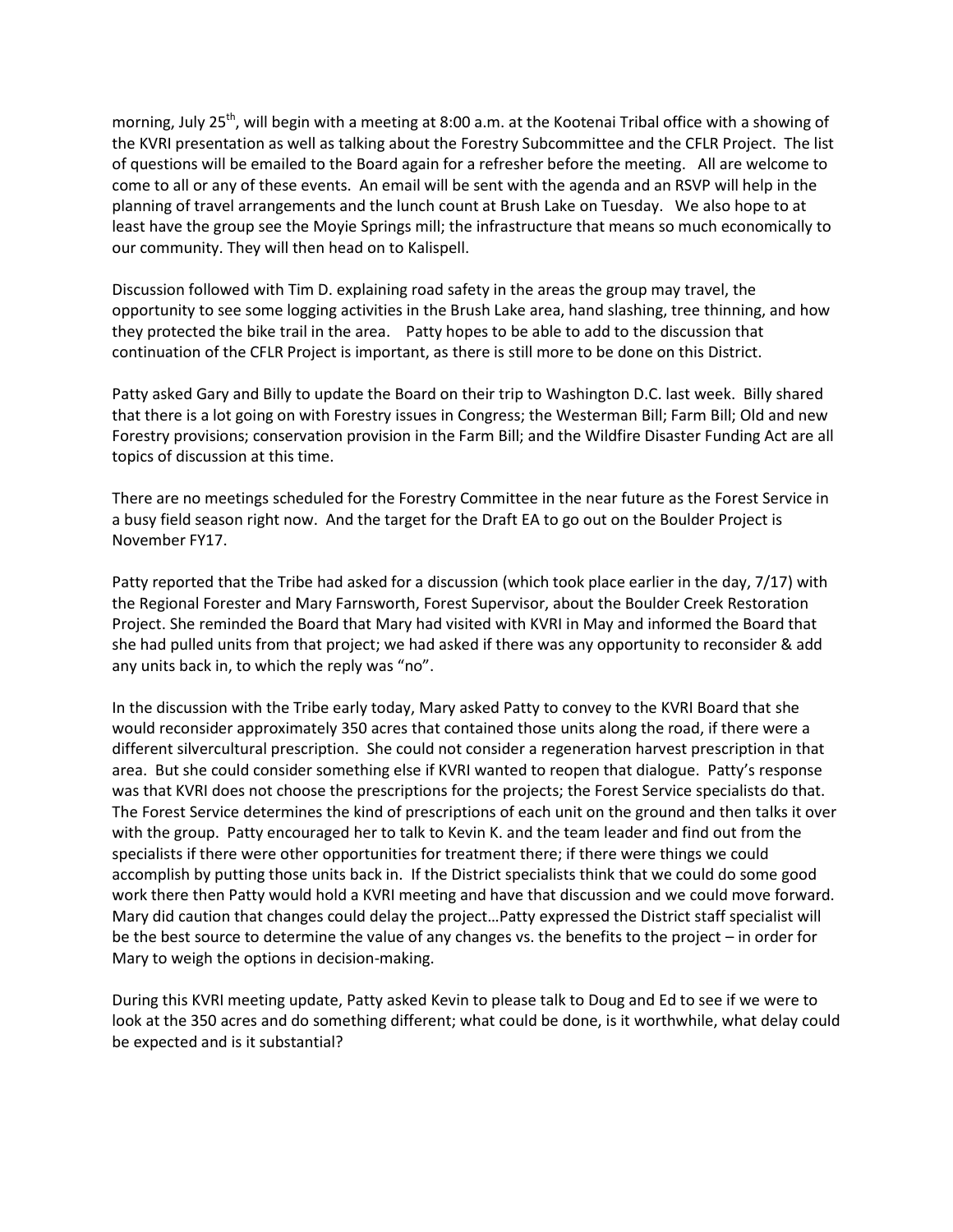Kevin added that he would discuss all possibilities including the impact that would occur with a different prescription. Sometimes less impact would be fewer trees removed. The challenge would be that the same specialist are on the ground at Camp Dawson and Robin Hood right now and cannot be delayed.

Kevin assured the Board he would look into it and let us know the results.

## **Caribou Update- Norm Merz, KTOI**

Norm reported the results of the Caribou spring survey:

- 11 Caribou were reported on the British Columbia side
- 1 radio collared animal has died from unknown causes, (adult bull)
- Total remaining caribou are estimated at 6 female, 2 calves, 2 bulls

The work is continuing on the recovery plan and making good strides with that. That work will wrap up this fall.

Also working toward getting a maternal penning operation set up in British Columbia in which they will capture as many female & yearlings as possible from the Selkirk herd, move them to protected pen for calving , let the calves grow 1 month then release them back into the wild. That technique has been used in the Revelstoke/South Peace area of British Columbia with positive results. This operation will depend on funding. It costs about \$200,000 to \$250,000 USD. It is the only option to get more animals in the population at this time.

As for British Columbia wolf removal, BC has only removed 5 wolves this year. Chip asked about lion removal and Norm stated that nothing is being done at a large scale other than recreational hunting and a real liberal season. Lions are harder to control than a pack of wolves. A lion that killed a caribou would be removed from the population by management agencies.

## **IDFG-Wildlife Management Area Update- Chip Corsi, IDFG**

A letter of support was signed for a Grant application from the Wildlife Conservation Society (around \$250,000). Their focus is to buffer species believed to be at risk from climate change. We could use the funds to meet management goals on the Boundary/Smith Wildlife Management Area (WMA). The proposed work to be funded is consistent with the WMA management plan, and what the citizen management committee and the Department have been working on. The direct pass through NGO is Y2Y. (NGO = non-government organization; Y2Y = Yellowstone to Yukon Initiative.) What they want to make clear is when they are working on Fish & Game WMA lands they are going to follow Fish & Game management plan for that project. They don't know if they will be awarded the grant or not but the application is in and Chip will keep us posted on the status.

Boundary/Smith WMA will continue to get stewardship funds from BPA which helped fund the whole program. But in the future it does not look like there will be funds to do enhancements. That money seems to be drying up; BPA is in a tight spot these days.

They are also looking at timber removal on Hwy 95 on the MacArthur WMA.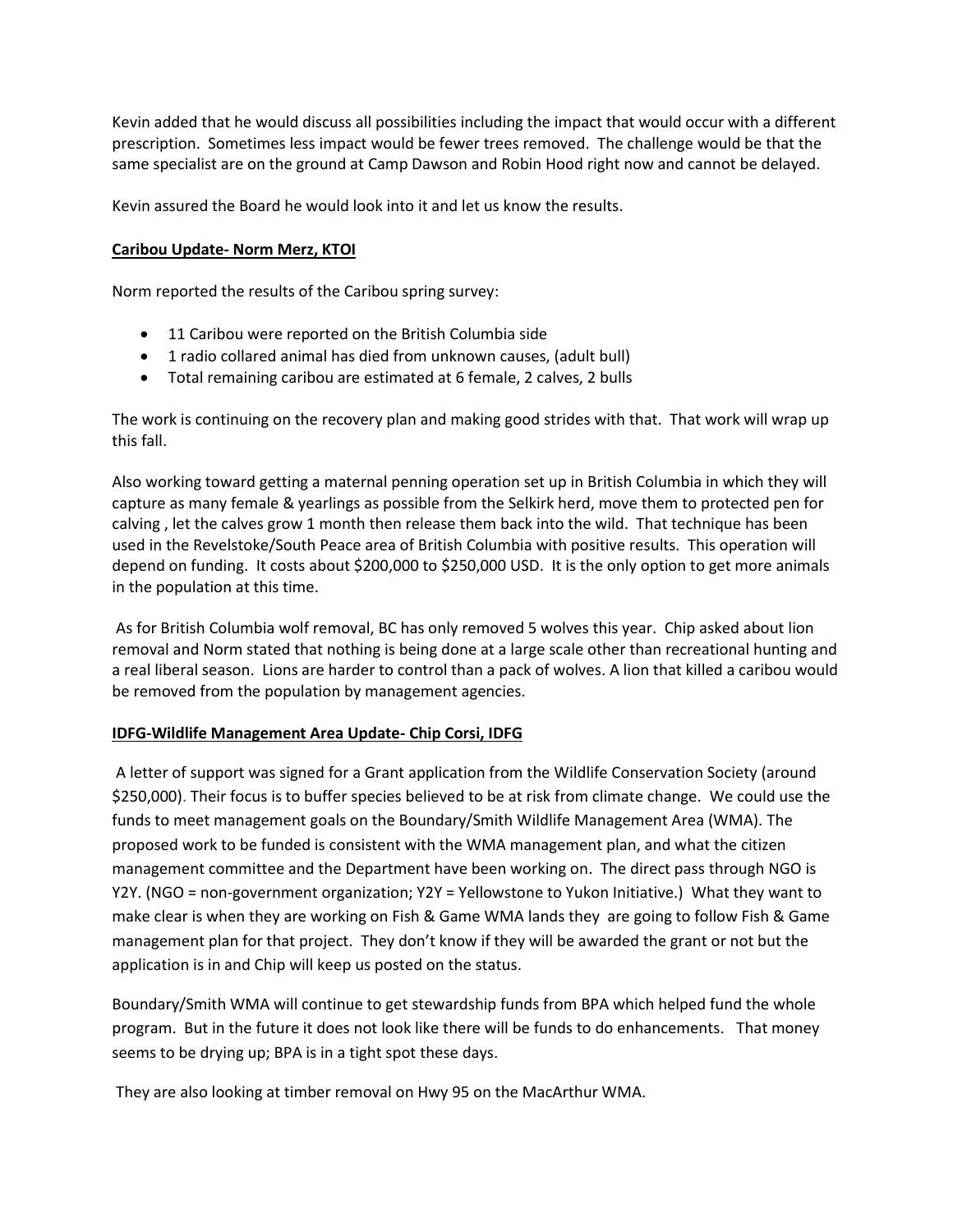Chip also reminded everyone that the Idaho Fish and Game Commission will be meeting in Bonners Ferry next week. The public meeting is Wednesday, July 26 at the Kootenai River Inn. Please bring public comments for the Commission to this public meeting. They will be taking the Commission on a Field tour prior to public meeting. The General Commission meeting is Thursday, July 28 beginning at 8 am, at either the Middle School or High School.

## **Fair Booth ideas-Patty Perry**

The Fair Booth ideas were distributed to the Board; banner and decoration ideas were discussed. The theme this year is "What's Cooking at the Boundary County Fair". .The August KVRI meeting will be the decorating of the Fair Booth at the Fairgrounds on August 14, at 5:00 p.m. The Board will have dinner together following……a reminder will be sent out to all of the Board.

#### **Senator Crapo Office Update- Mitch Silvers**

Mitch shared a little more about the BPA issue. BPA is not able to sell all the power they used to sell in the California market. California now through renewables is generating excess electricity and is selling to the market. BPA's revenue is down. That can potentially impact a lot of us in a lot of areas. We will be following this in the next few months.

As Billy mentioned the items being discussed in Congress are: the Westerman Bill and the Emergency Fuels Reduction Act Bill which was introduced almost 4 years ago. It was going to be an amendment to Healthy Forest Restoration Act (HFRA). What they were going to do was borrow from the Farm Bill. So through HFRA projects if you had the same type of insect and disease, you could also use the same 3000 acre Categorical Exclusion (CE) that's in the Farm Bill under the Governor's Authority; it could be used in HFRA. We will see if that bill gets introduced.

Also there is the Forestry reform talk in the Senate; Wildland Fire Disaster; funding is a big tug of war, some folks want to see a component of different ways to work in the forest, probably in the manners of loosening some of the NEPA requirements and trying to speed the process up; the desire to make wholesale changes to NEPA is long gone. He doesn't see that happening.

In the House Budget Committee Meeting, it looks like the Forest Service should be in pretty good shape compared to the Administration numbers for the rest of the budgets. That Forest Service budget may be kept pretty even for this fiscal year. And they are still talking about funding the 10 year average for fires.

Patty asked about CFLR funding; Mitch replied he is not hearing anything yet as there is still 2 years before it expires. He believes the conversation will probably be closer to the expiration date.

Secure Rural Schools: no action there at this time.

#### **Announcements**

Dave Gray announced the 50 year Commemorative Observance of the Sundance and Trapper Peak Fires. (1967-2017)